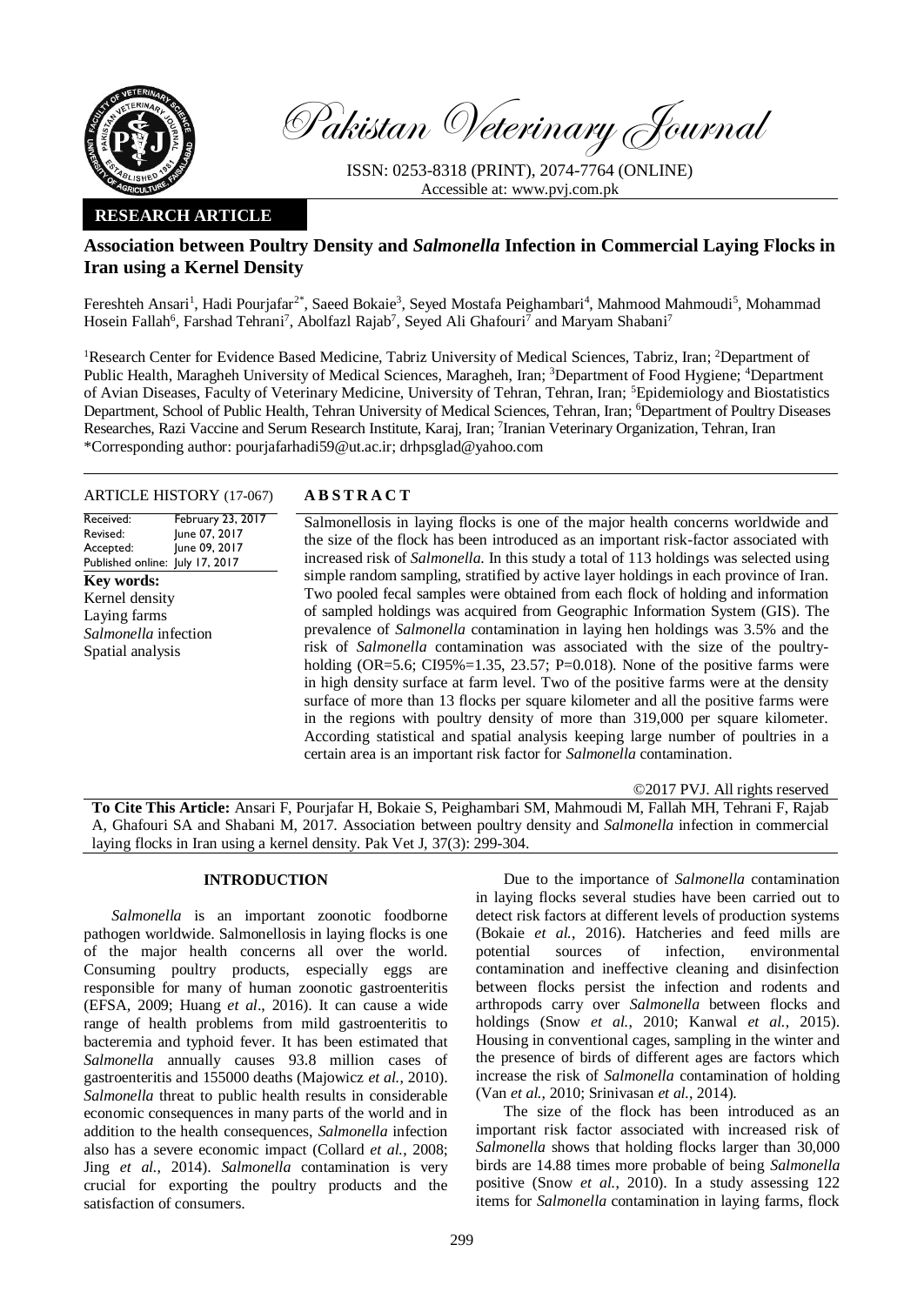Distance to the nearest farm is a factor that can interact with poultry density because when farms are nearer to each other, size of population at risk will increase in the unit area. It was indicated that more than 1 kilometer distance between farms can have a protective effect for *Salmonella* contamination in layers (Snow *et al.*, 2010).

Most of the previous studies have focused on analyzing risk factors and modeling multiple risk factors using statistical models, such as logistic regression (LR) models. In this study, we took into account all the farms in 1 square kilometer unit of area using smoothing techniques. In addition to usual statistical analysis, Kernel density function is used to identify *Salmonella* contamination pattern in layer flocks.

## **MATERIALS AND METHODS**

**Study design:** This cross sectional study carried out between June 2013 and March 2014. For prevalence survey the target population was all commercial laying holdings in Iran producing table eggs, which are listed systematically every season by Iranian Veterinary Organization.

**Sampling:** The number of laying hen flocks for sampling was calculated with an expected holding prevalence of 5%, precision of 4% and a confidence limit of 95%. The sample was then divided regarding the proportion of the number of active holdings in each province. In each province, holdings to be sampled were randomly selected. The epidemiological unit of the study was a holding. The *Salmonella* contamination of the flocks was assessed by taking two pooled feces samples from each house of the holding. All the holdings with at least one positive fecal sample considered positive.

**Independent variables:** Information about potential risk factors of *Salmonella spp.* contamination of the flocks was obtained from the Iranian Geographic Information System (GIS). Data from each commercial flock is officially recorded in the GIS by poultry administrators of each province. We collected data concerning general characteristics of the holding and sanitary practice in the farm. Samples were sent to the province reference laboratory.

**Bacteriological tests:** Each fecal sample (25g) was added to Buffered Peptone Water (225mL, 25˚C) and incubated at 37˚C for 18 h. Then 1 mL of each diluted sample was transferred to 9 mL of Selenite-Sisteinbroth (S-S) and Rappaport-Vassiliadis (R-V) broths, and they were incubated (42˚C/24 h for R-V and 37˚C/24 h for S-S). At the next stage (Isolation), Xylose Lysine Desoxycholate (XLD) agar, MacConkey agar and Salmonella-Shigella (SS) agar as Differential-Selective media were used to detect probable *Salmonella* colonies (Plates were incubated at 37˚C for 24-48 h). Suspected colonies (colorless colonies on MacConkey and SS agars; pink colonies with black centers on XLD agar) were picked and

transferred to Identification stage. In this stage, suspected colonies were cultured in Triple Sugar Iron agar, Lysine Iron agar, Urea agar, and tested by standard methods including IMVIC and Oxidase tests. For final confirmation, positive microorganisms in the former chemical tests underwent Serological (somatic and flagellar serotyping) and Molecular (PCR) tests in the Reference Laboratory of Veterinary Organization of Iran (Sikder *et al.*, 2005; de Freitas *et al.*, 2010; Lungu *et al.*, 2012; Bokaie *et al.*, 2016). We used *inv A* (Rahn, 1992) to identify *Salmonella, fli C* (Soumet, 1999) for *Salmonella typhimurium, flj B* (Kardos, 2007) for *Salmonella infantis* and *prot 6e* (Malorny, 2007) for *Salmonella entretidis*.

**Spatial analysis:** The information of all the sampled holdings was recorded and the 11 digit unique GIS codes of them were used to find x and y coordinates. Point pattern maps were created using the GIS arc map (ESRI-10.2) and Iran base map supplied by the National Cartographic Center of Iran (NCC).

The spatial point distribution of all selected holdings was assessed and then plotted by the Kernel method using GIS arc map (ESRI-10.2) (Carpenter, 2001). In our study Kernel technique was applied to determine smoothed density in three levels; density of holdings, density of houses and the density of poultries. In this study the normal method of interpolation was used with a fixed bandwidth of 1 kilometers and a cell size of 38.8 meters.

**Risk factor analysis:** Due to a small number of positive holdings rare events logistic regression was used for statistical analyses using STATA-12 (King and Zeng, 2001). A two-step statistical performed to assess the relationship between explanatory variables and the *Salmonella* contamination in layer flocks. In the first step, a univariable analysis carried out. Variables associated with *Salmonella* status (P<0.20) were then selected. Biological plausibility and co-linearity between variables were taken into account in the selection of variables that were retained.

### **RESULTS**

Four of the 113 flocks were positive for *Salmonella spp.* The mean age of sampled flocks was 48.31±16.75 weeks. The obtained prevalence of *Salmonella*  contamination was  $3.5\%$  (CI 95%=0.08, 6.9). Two of positive samples could not undergo sero grouping and two of positive samples belonged to B serogroup and one of them was *Salmonella typhimurium*. All the four positive samples underwent PCR test and according the PCR, it was confirmed that all of these samples are *Salmonella*. PCR test also performed for *Salmonella infantis*, *Salmonella typhimurium* and *Salmonella enteritidis*. The result was negative, so we were not able to identify the serotype of three positive samples.

In this study, seven variables were assessed and according the univariate analysis two of them were significant at P<0.2 and were included in the multivariable model (Table 1).

Table 2 shows the final multivariable model with adjusted ORs and 95 percent confidence intervals for selected factors at farm level.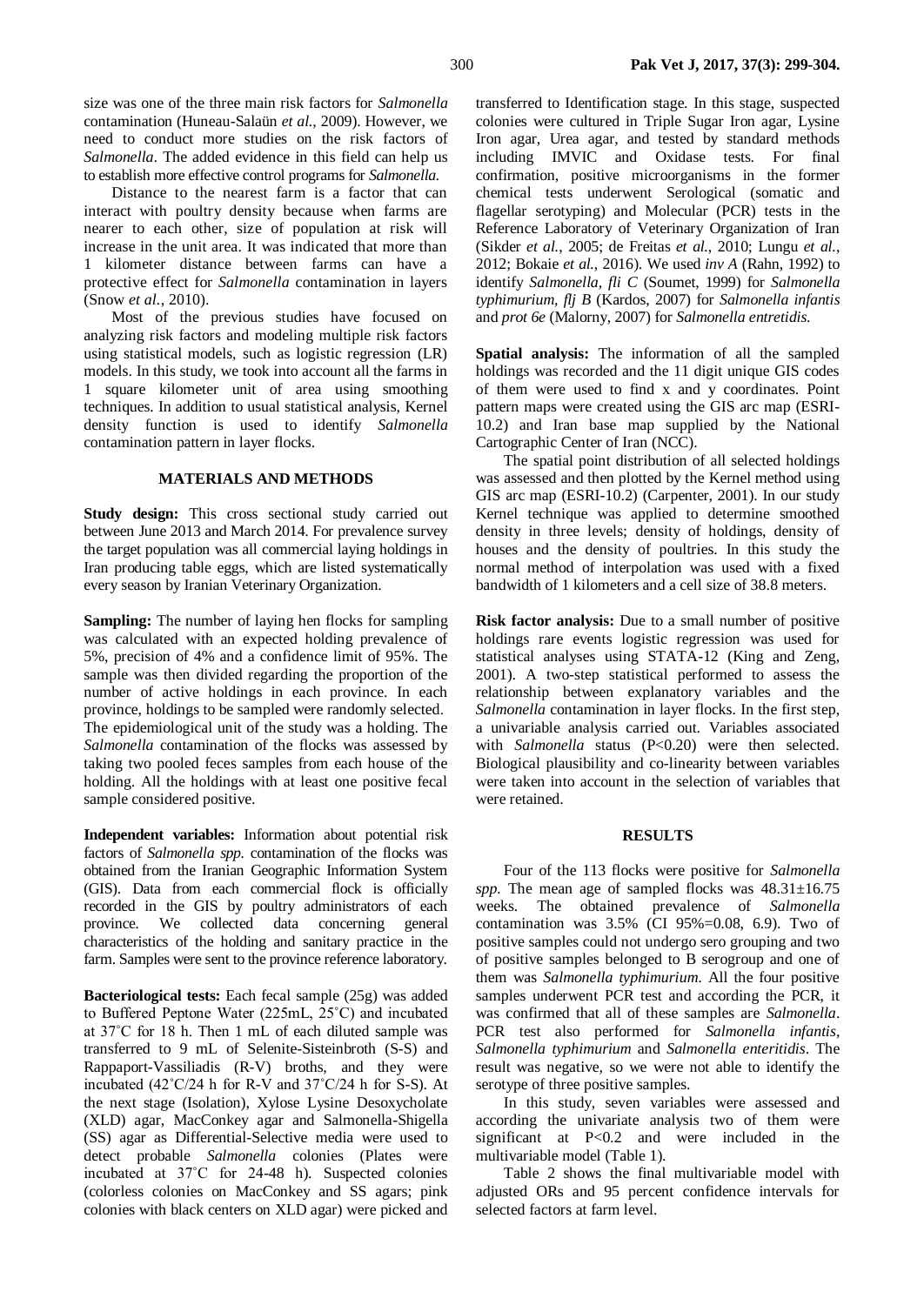**Table 1:** Definition and distribution of explanatory variables selected for the multiple logistic-regression model of risk factors for *Salmonella* contamination in laying hen holdings (113 holdings, Iran, 2013–2014)

| Definition of variables         | % of     | % of Salmonella   | $p^a$ |
|---------------------------------|----------|-------------------|-------|
|                                 | holdings | positive holdings |       |
| Poultry- size                   |          |                   |       |
| (no. of laying hens of holding) |          |                   |       |
| <150,000 laying hens            | 88.5     | 2.0               | 0.03  |
| $\geq$ 150,000 laying hens      | l I.5    | 15.4              |       |
| Number of houses of holding     |          |                   |       |
| <6houses                        | 81.4     | $2.2\phantom{0}$  | 0.06  |
| $\geq$ 25 houses                | 18.6     | 9.5               |       |
| Age (week)                      |          |                   | 0.94  |
| $35$                            | 23.0     | 3.8               |       |
| 35-70                           | 51.3     | 3.4               |       |
| $\geq 70$                       | 25.7     | 3.4               |       |
| Holding has damping equipment   |          |                   |       |
| Yes                             | 96.0     | 4.12              |       |
| No                              | 4.0      | 0                 |       |
| Holding has fencing             |          |                   |       |
| Yes                             | 89.2     | 4.4               |       |
| No                              | 10.8     | 0                 |       |
| Site all-in/all-out             |          |                   | 0.55  |
| Yes                             | 72.6     | 3.6               |       |
| No                              | 27.4     | 3.2               |       |
| Sampling season                 |          |                   | 0.91  |
| Spring                          | 7.1      | 12.5              |       |
| Summer                          | 58.4     | 3.0               |       |
| Autumn                          | 23.9     | 0                 |       |
| Winter                          | 10.6     | 8.3               |       |

<sup>a</sup>The probability associated with the variable in univariable rare event logistic regression model.

**Table 2:** Final mixed logistic-regression model of risk factors for *Salmonella* contamination of Iranian laying hen flocks (113 flocks, Iran, 2013–2014)

| Variables                                    | %Salmonella<br>positive | Logistic-regression<br>model <sup>a</sup> |                     |  |
|----------------------------------------------|-------------------------|-------------------------------------------|---------------------|--|
|                                              | flocks                  | ∩Rʰ                                       | 95% CI <sup>c</sup> |  |
| Poultry-size (no. of laying hens of holding) |                         |                                           |                     |  |
| $<$ 150,000 laying hens                      |                         | 5.6                                       | $1.35 - 23.57$      |  |
| $\geq$ 150,000 laying hens                   | 15.4                    |                                           |                     |  |
| Number of houses of holding                  |                         |                                           |                     |  |
| <6 houses                                    | 22                      | 2.21                                      | $0.53 - 9.18$       |  |
| $\geq 6$ houses                              | 9.5                     |                                           |                     |  |

Intercept =  $-3.66$ , 8 (P<0.001); OR<sup>b</sup>: Odds Ratio. CI<sup>c</sup>: confidence interval.

The risk of *Salmonella* positivity increased when the size of the poultry-holding was greater than 150,000 laying hens (OR=5.6; CI95%=1.35, 23.57; P=0.018). The number of flocks of holding more than 6 (OR=2.21; CI 95%=0.53, 9.18; P=0.273) was also associated with a higher risk of *Salmonella* contamination. However, the latter was not statistically significant.

All the four positive holdings are allocated in the center of Iran. Fig. 1, 2 and 3 show the distribution of farms, and their surface density of farm, flocks and poultries respectively generated by the spatial point analysis (Kernel density). All the positive farms are located in the density surface of lower than 3 farms/km<sup>2</sup>. There are two positive farms at the density surface of more than 12 flocks/km<sup>2</sup> and all the positive farms are in the regions with poultry density of more than 300,000 poultries/km<sup>2</sup>.

#### **DISCUSSION**

This study shows that some of the commercial layer farms in Iran are contaminated with *Salmonella spp*. although the apparent prevalence is low. The *Salmonella*  surveillance program has not been established in Iran and our knowledge about *Salmonella* contamination of layer

flocks is limited to previous restricted studies. A study on *Salmonella* contamination in laying flocks carried out in 2010 in Tehran province of Iran revealed a *Salmonella*  prevalence of 9% (Morshed and Peighambari, 2010). Although due to small sample size of this study (11 layer flocks) the precision of estimated prevalence is low. One study on zoonotic *Salmonella* in 250 retail eggs of Mashhad city of Iran during the summer of 2008 demonstrated that 1.6% of examining egg shells are contaminated with *Salmonella typhimurium* while none of the egg contents were *Salmonella* positive (Jamshidi *et al.*, 2010). At the same time, similar study carried out in Shahre-kord city of Iran on 100 retail eggs and all of them turned out to be *Salmonella* negative (Safaei *et al.*, 2012). It might be worth pointing out that 56.48% of 108 commercial layer flocks were positive for *Salmonella enteritidis* in a study performed using the ELISA test in 2008 while none of the *Salmonella* isolates in this study were *Salmonella enteritidis* (Akbarian *et al.*, 2009). It may be concluded that we need more sensitive study designs to reach more precise estimates of prevalence. Knowledge about human Salmonellosis cases in Iran is also limited because of the lack of reporting system in this case.

Using the statistical approach, the logistic regression analysis revealed the poultry size as an important risk factor, as also observed in other studies (Huneau-Salaün *et al.*, 2009; Snow *et al.*, 2010). It may be due to several factors; a. increasing the population at risk, b. More difficult cleaning and disinfection of houses, c. Stress of intensive production system which can increase the susceptibility of poultries.

Number of houses were significantly associated with *Salmonella* contamination in univariable analysis, but multivariable analysis revealed that poultry size has confounded this relationship and number of houses is not an important risk factor.

Using statistical techniques, we could assess risk factors at holding level, but we were not able to go further and take into account nearby farms characteristics. Therefore, we used "Kernel density" approach for smoothing the risk factors related to density. According to the Kernel smoothed map, the risk of poultry density could be even higher than which calculated by statistical tools. In our view the effects of poultry density in a certain area are being greater than those estimated by the models relying on just one holding characteristics.

This three Kernel smoothed maps also suggest this idea that keeping large number of poultries in a small number of holdings is an important risk factor for *Salmonella* contamination and it would be preferable to establish more holdings with lower poultries per holding. It probably can modify the effect of poultry density. This can help improve management and cleaning practices and will detach population at risk into smaller groups. According the results flock density is not an important factor for *Salmonella* contamination.

KD smoothing has been previously used for visualization purposes such as disease mapping and the detection of disease clusters (Siqueira *et al*., 2004; Lau *et al*., 2012; Si *et al*., 2013). In our study, we introduced a novel application for this analytical technique which may be used for epidemiological researches and finding new risk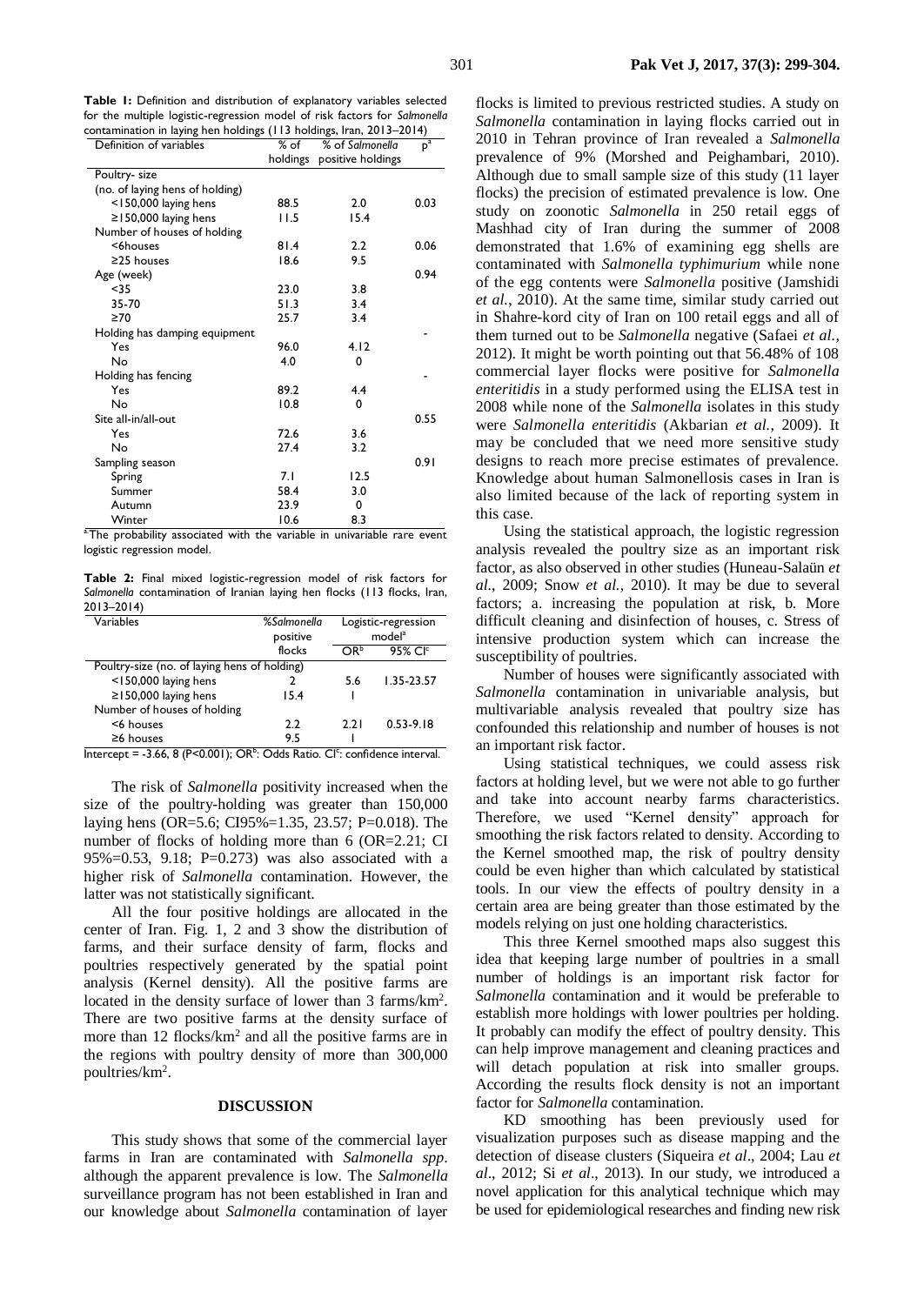

Fig. 1: Spatial distribution of positive and negative farms in Iran and their juxtaposed holding level density estimates (average number of holdings/km<sup>2</sup> in 2013-2014).



Fig. 2: Spatial distribution of positive and negative farms in Iran and their juxtaposed flock level density estimates (average number of flocks/km<sup>2</sup> in 2013-2014).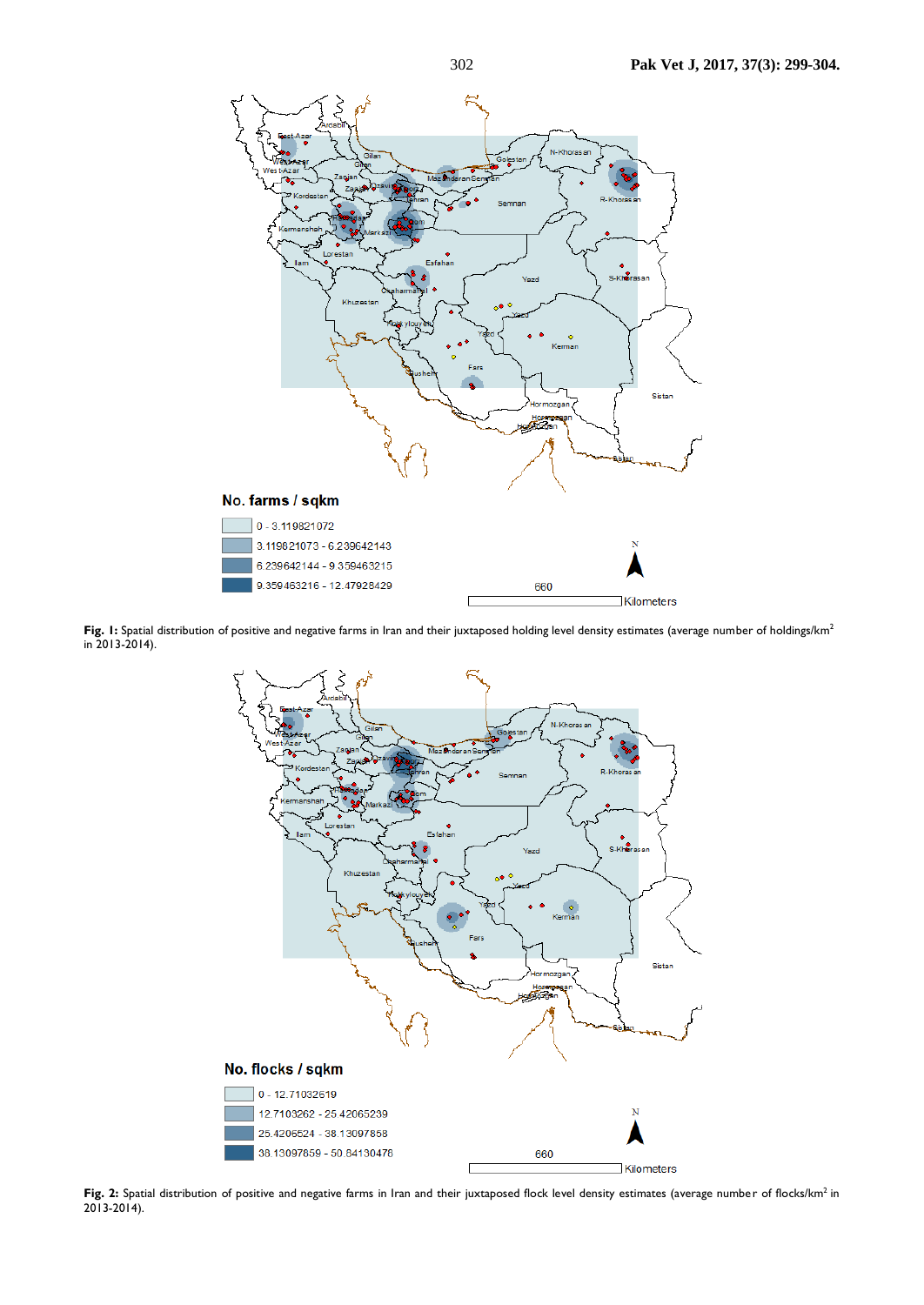

Fig. 3: Spatial distribution of positive and negative farms in Iran and their juxtaposed poultry level density estimates (average number of poultries/km<sup>2</sup> in 2013-2014).

factors for the health outcomes. Importantly, the KD technique can facilitate assessing risk factors which have a widespread effect in a certain area and may also interact with nearby features. Using this technique is a simple way for visualization risk factors and their effect on health events.

**Conclusions:** Poultry size is an important risk factor for *Salmonella* contamination in Iranian laying hens. The smoothed density maps suggest that poultry size not only is a crucial factor at the farm level but also is important at the area level. In other words, when there are several farms with high poultry density near to each other the chance of *salmonella* contamination may increase.

**Authors contribution:** FA, HP, SB, SMP, MM and MHF contributed to the design of the experiment. FA and HP analyzed the data, and wrote the manuscript. FT, AR, SAG and MS conducted the experiments.

#### **REFERENCES**

- Akbarian R, Peighambari SM, and Barin A, 2009. Serologic profile of *Salmonella enteritidis* in poultry flocks of Iran. J Vet Res 64:5-10.
- Bokaie S, Ansari F, Peighambari SM, *et al.*, 2016. Investigation of the prevalence and risk factors of *Salmonella* in broiler breeder farms in Iran during 2013-2014. Iran J Epid 12:32-9.
- Carpenter TE, 2001. Methods to investigate spatial and temporal clustering in veterinary epidemiology. Prev Vet Med 48:303-20.
- Collard J, Bertrand S, Dierick K, *et al.*, 2008. Drastic decrease of *Salmonella enteritidis* isolated from humans in Belgium in 2005, shift in phage types and influence on foodborne outbreaks. Epid Infect 136:771-81.
- de Freitas CG, Santana ÂP, da Silva PHC, *et al.*, 2010. PCR multiplex for detection of *Salmonella enteritidis*, *typhi* and *typhimurium* and occurrence in poultry meat. Int J Food Microbiol 139:15-22.
- European Food Safety Authority, 2009. Joint opinion on antimicrobial resistance (AMR) focused on zoonotic infection. EFSA J 7:1372.
- Huang YS, Wu YC, Hu CW, *et al*., 2016. Isolation and characterization of salmonella spp. in sheltered wild birds in Taiwan. Pak Vet J 35:472-6.
- Huneau-Salaün A, Marianne C, Sophie LB, *et al.*, 2009. Risk factors for *Salmonella enterica* subsp *enterica* contamination in 519 French laying hen flocks at the end of the laying period. Prev Vet Med 89:51-8.
- Jamshidi A, Kalidari G, and Hedayati M, 2010. Isolation and identification of *Salmonella enteritidis* and *Salmonella typhimurium* from the eggs of retail stores in Mashhad, Iran using conventional culture method and multiplex PCR assay. J Food Saf 30:558-68.
- Jing YY, Li YS, Xin JK, *et al.*, 2014. Co-infection of ALV-J and *Salmonella pullorum* in laying hens. Pak Vet J 34:372-6.
- Kanwal A, Sheikh AA, Rabbani M, *et al.*, 2015. Detection of *Escherichia coli* and *Salmonella* from retail quail meat through optimized multiplex PCR. Pak J Agri Sci 52:809-13.
- Kardos G, Farkas T, Antal M, *et al.*, 2007. Novel PCR assay for identification of *Salmonella enterica* serovar Infantis. Lett Appl Microbiol 45:421-5.
- King G and Zeng L, 2001. Logistic regression in rare events data. Political Analysis 9:137-63.
- Lau CL, Dobson AJ, Smythe LD, *et al.*, 2012. Leptosirosis in American Samoa 2010: epidemiology, environmental drivers, and the management of emergence. Am J Trop Med 86:309-19.
- Lungu B, Waltman WD, Berghaus RD, *et al.*, 2012. Comparison of a real-time PCR method with a culture method for the detection of *Salmonella enterica* serotype Enteritidis in naturally contaminated environmental samples from integrated poultry houses. J Food Prot 75:743-7.
- Majowicz SE, Musto J, Scallan E, *et al.*, 2010. The global burden of nontyphoidal *Salmonella gastroenteritis*. Clin Infect Dis 50:882-9.